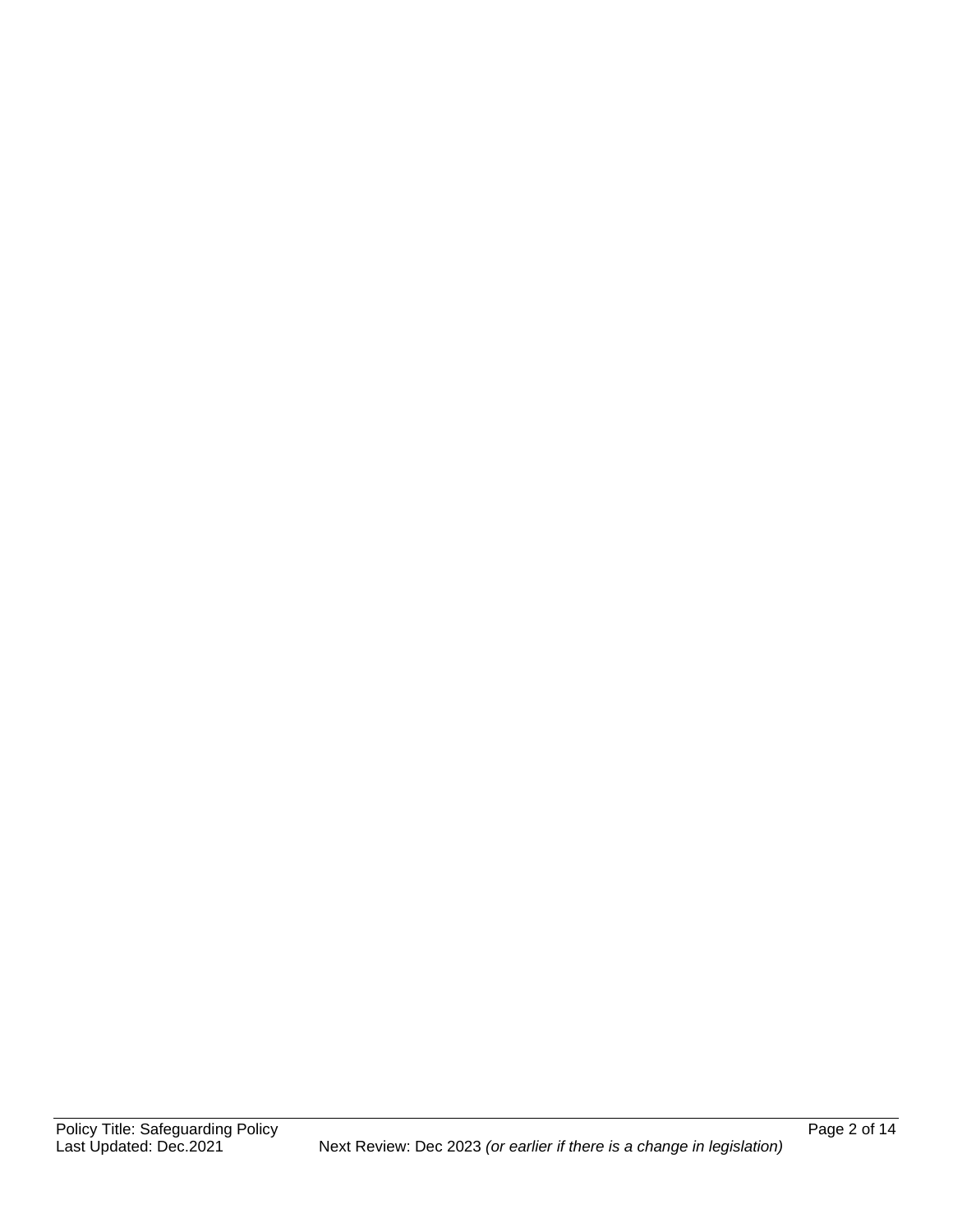### **Reporting a Safeguarding Concern within** the Tennis Environment

How to respond to concerns that arise within a tennis environment

For Tennis Wales / Tennis Scotland cases, on-going consultation will take place with them.



Policy Title: Safeguarding Policy **Policy Page 3 of 14** Policy Page 3 of 14

Last Updated: Dec.2021Next Review: Dec 2023 *(or earlier if there is a change in legislation)*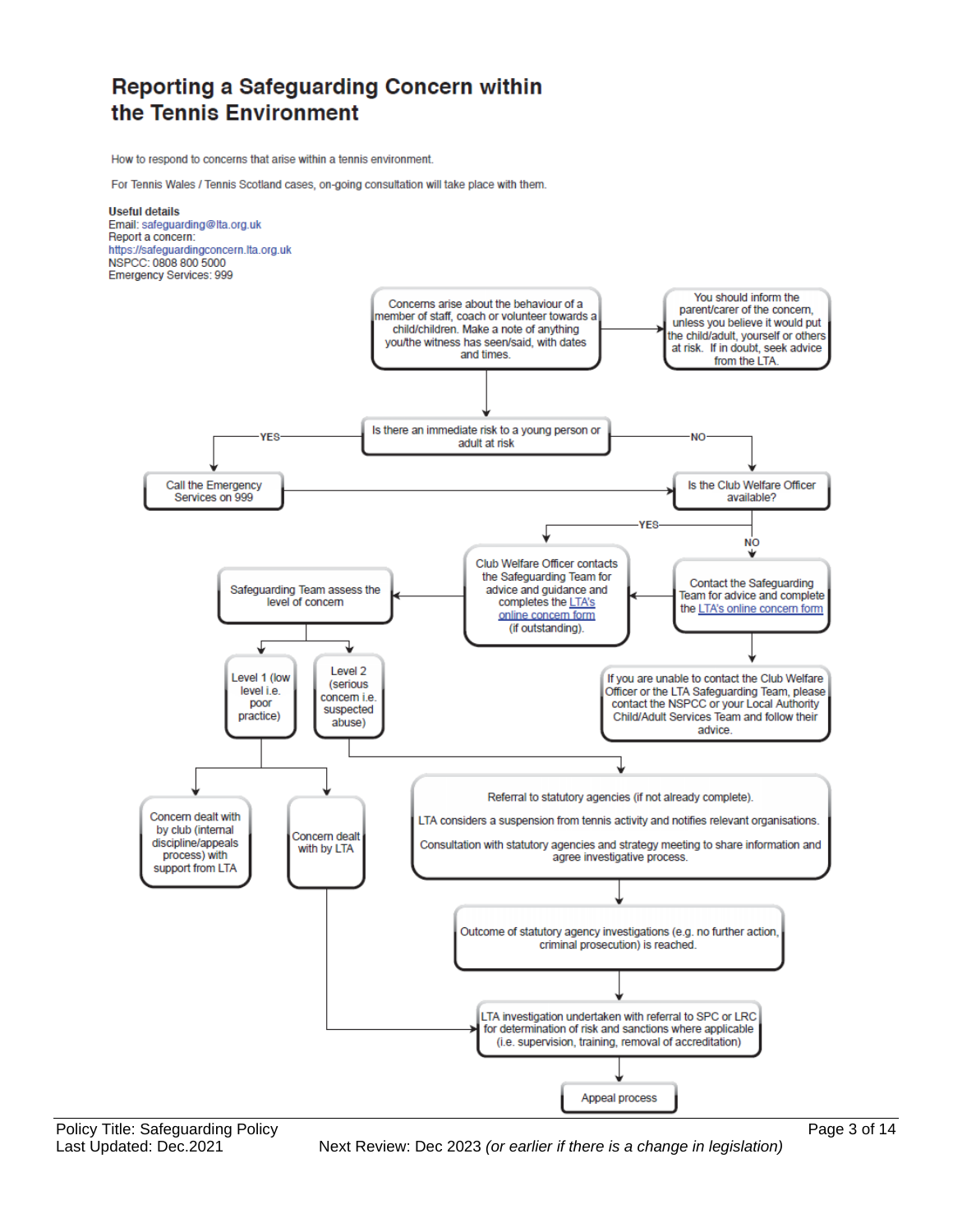SPC = Safeguarding and Protection Committee LRC = Licensing and Registration Committee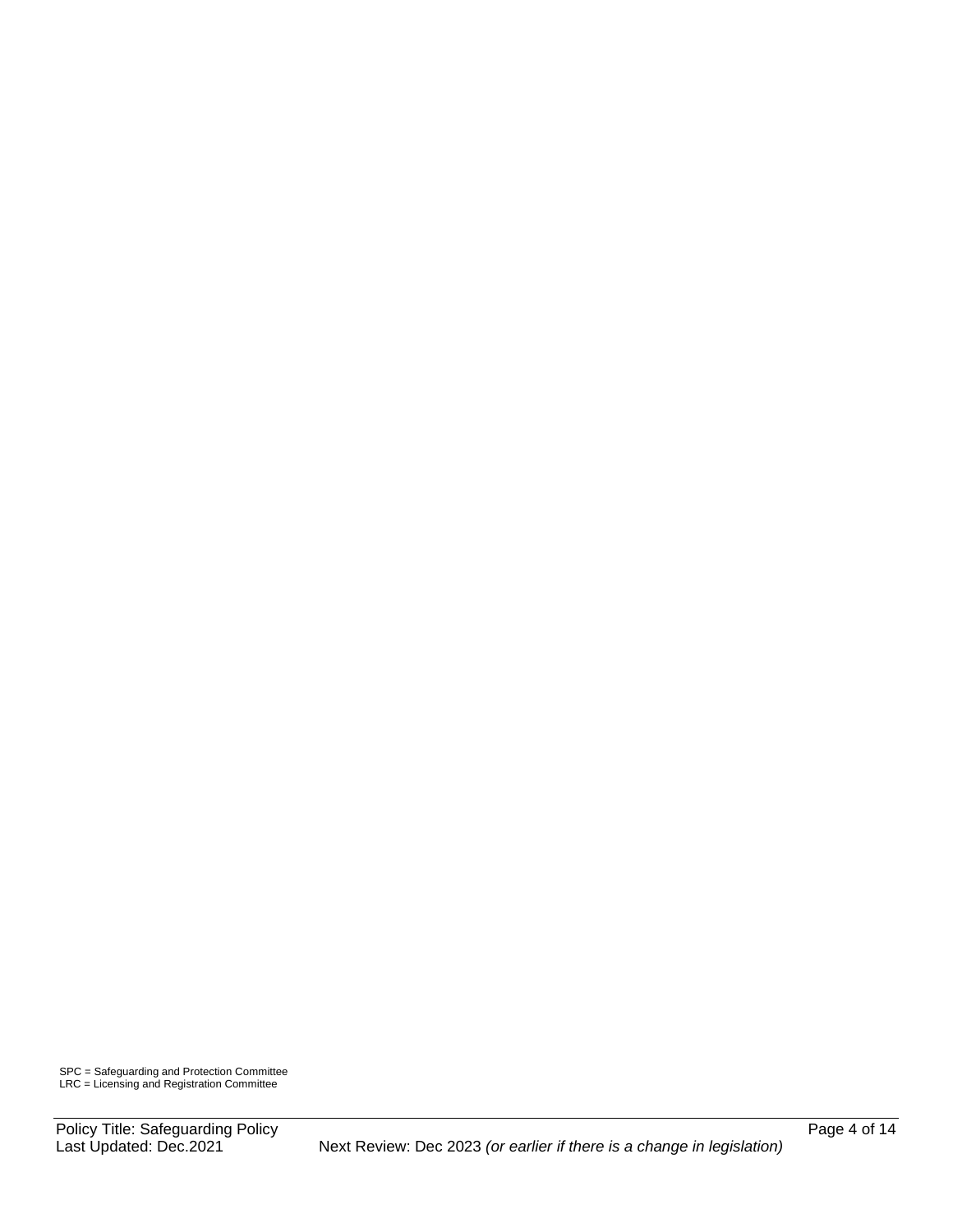# **Safeguarding Policy**

#### **1. Policy statement**

The Falkland Tennis Club SCIO is committed to prioritising the well-being of all children and adults at risk, always promoting safeguarding in our club, including all programmes and events we run. All activities, events and trips arranged by the club run in accordance with the LTA's Safeguarding at Events and Competitions guidance. This Policy strives to minimise risk, deliver a positive tennis experience for everyone and respond appropriately to all safeguarding concerns/disclosures.

#### **2. Use of terminology**

**Child:** a person under the age of eighteen years.

Note that some legislation in Scotland defines a child as a person under sixteen years old. However, where there is any safeguarding concern, anyone under the age of 18 is regarded as a child unless advised otherwise by the LTA Safeguarding Team.

**Adult at risk:** a person aged eighteen years or over who is, or may be, in need of community care services by reason of disability, age or illness; and is, or may be, unable to take care of, or unable to protect him or herself against abuse or neglect.

**Safeguarding children:** protecting children from abuse and neglect, preventing the impairment of children's health or development, ensuring that they grow up in circumstances consistent with the provision of safe and effective care, and taking action to enable all children to have the best life chances.

**Safeguarding adults at risk:** protecting adults from abuse and/or neglect. Enabling adults to maintain control over their lives and make informed choices without coercion. Empowering adults at risk, consulting them before taking action, unless someone lacks the capacity to make a decision, or their mental health poses a risk to their own or someone else's safety, in which case, always acting in his or her best interests.

*(See appendix A for full glossary of terms)*.

#### **3. Scope**

This Policy is applicable to all staff, volunteers, committee members, coaches and club members. It is in line with national legislation and applicable across the UK.

Advice, guidance and support is available from the LTA Safeguarding Team.

#### **4. Responsibility for the implementation of the Safeguarding Policy, Code of Conduct and Reporting Procedure**

#### **SAFEGUARDING IS EVERYONE'S RESPONSIBILITY: NOT RESPONDING TO A SAFEGUARDING CONCERN IS NOT AN OPTION.**

- Our club's committee has overall accountability for this Policy and its implementation
- Our club Welfare Officer, Janet Drummond, is responsible for updating this Policy in line with legislative and club developments
- All individuals involved in/present at the club are required to adhere to the Policy and Code of Conduct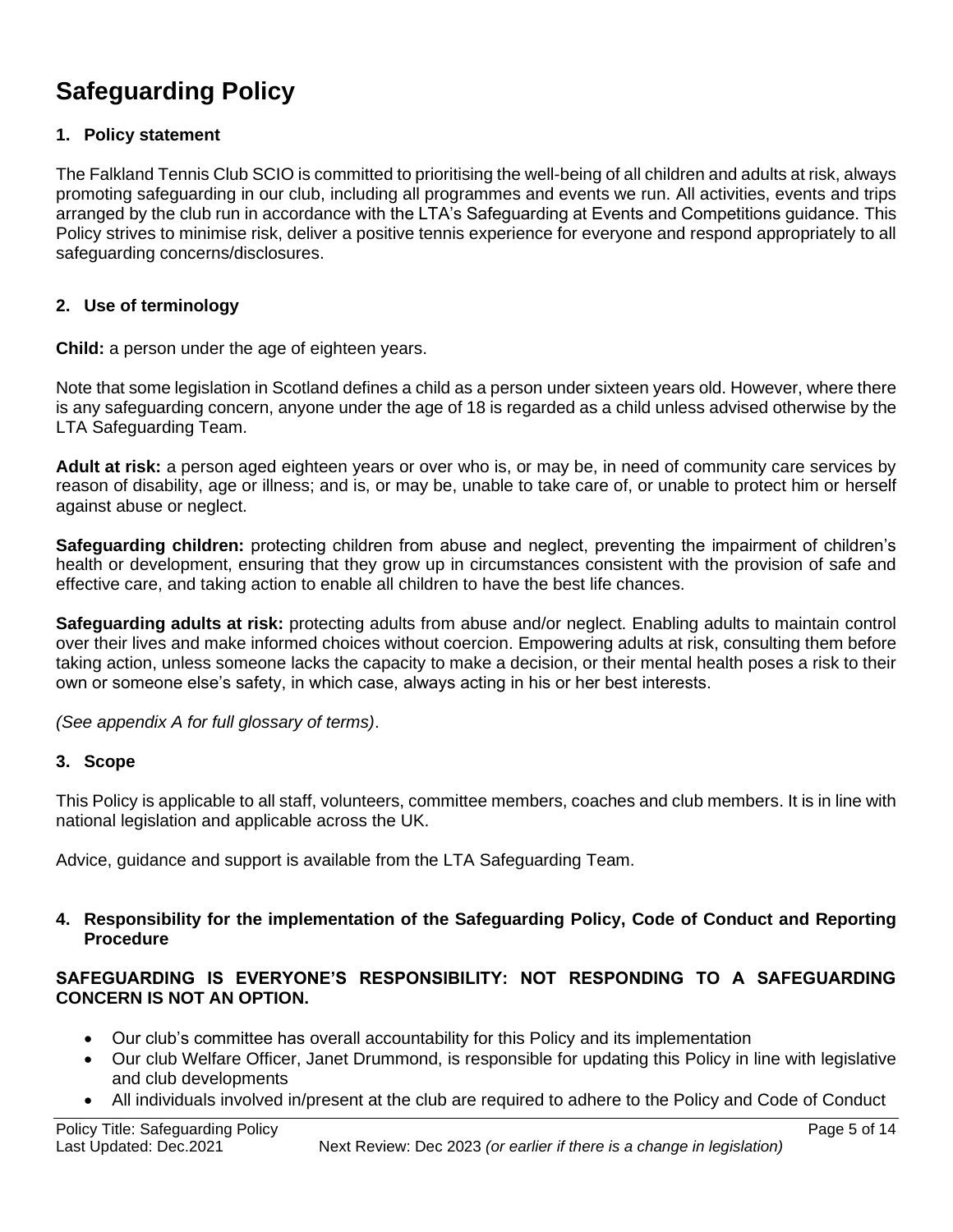• The LTA Safeguarding Team and Tennis Scotland, Tennis Wales and Tennis Foundation Safeguarding Leads can offer support to help clubs proactively safeguard.

#### **Where there is a safeguarding concern/disclosure:**

- The individual who is told about, hears, or is made aware of the concern/disclosure is responsible for following the Reporting a Safeguarding Concern Procedure shown in the flowchart at the beginning of this policy. Unless someone is in immediate danger, they should inform their club Welfare Officer, LTA Safeguarding Team or National Safeguarding Lead.
- The club Welfare Officer and Safeguarding Leads are responsible for reporting safeguarding concerns to the LTA Safe Safeguarding Team.
- The LTA Safeguarding Team is responsible for assessing all safeguarding concern/disclosures that are reported to them and working with the club Welfare Officer and National Safeguarding Leads to follow up as appropriate on a case-by-case basis, prioritising the well-being of the child/ adult at risk at all times. Dependent on the concern/disclosure, a referral may be made to:
	- $\circ$  The police in an emergency (999);
	- $\circ$  Local Authority Children's Services Fife Council Social Work Tel No. 03451 55 15 03
	- o Local Authority Adult Services Fife Council Adult Protection Phone Line 01383 602200
	- o Tennis Scotland Lead Welfare Officer 01786 641716

#### **5. Breaches of the Safeguarding Policy, Code of Conduct and Reporting Procedure**

Breaches of this Policy and/or failure to comply with the outlined responsibilities may result in the following:

- Disciplinary action leading to possible exclusion from the club, dismissal and legal action
- Termination of current and future roles within the club and roles in other clubs, the LTA, Tennis Wales, Tennis Scotland and the Tennis Foundation*.*

Actions taken by players, parents or carers, staff, consultants, volunteers, officials, coaches inside or outside of the club that are seen to contradict this Policy may be considered a violation of this Policy.

Where an appeal is lodged in response to a safeguarding decision made by the club, the individual should adhere to the club's appeal procedure.

#### **6. Whistleblowing**

Safeguarding children and adults at risk requires everyone to be committed to the highest possible standards of openness, integrity and accountability. As a club, we are committed to encouraging and maintaining a culture where people feel able to raise a genuine safeguarding concern and are confident that it will be taken seriously.

#### **What is whistle blowing?**

In the context of safeguarding, "whistle blowing" is when someone raises a concern about the well-being of a child or an adult at risk.

A whistle blower may be:

- a player;
- a volunteer:
- a coach:
- other member of staff;
- an official;
- a parent;
- a member of the public.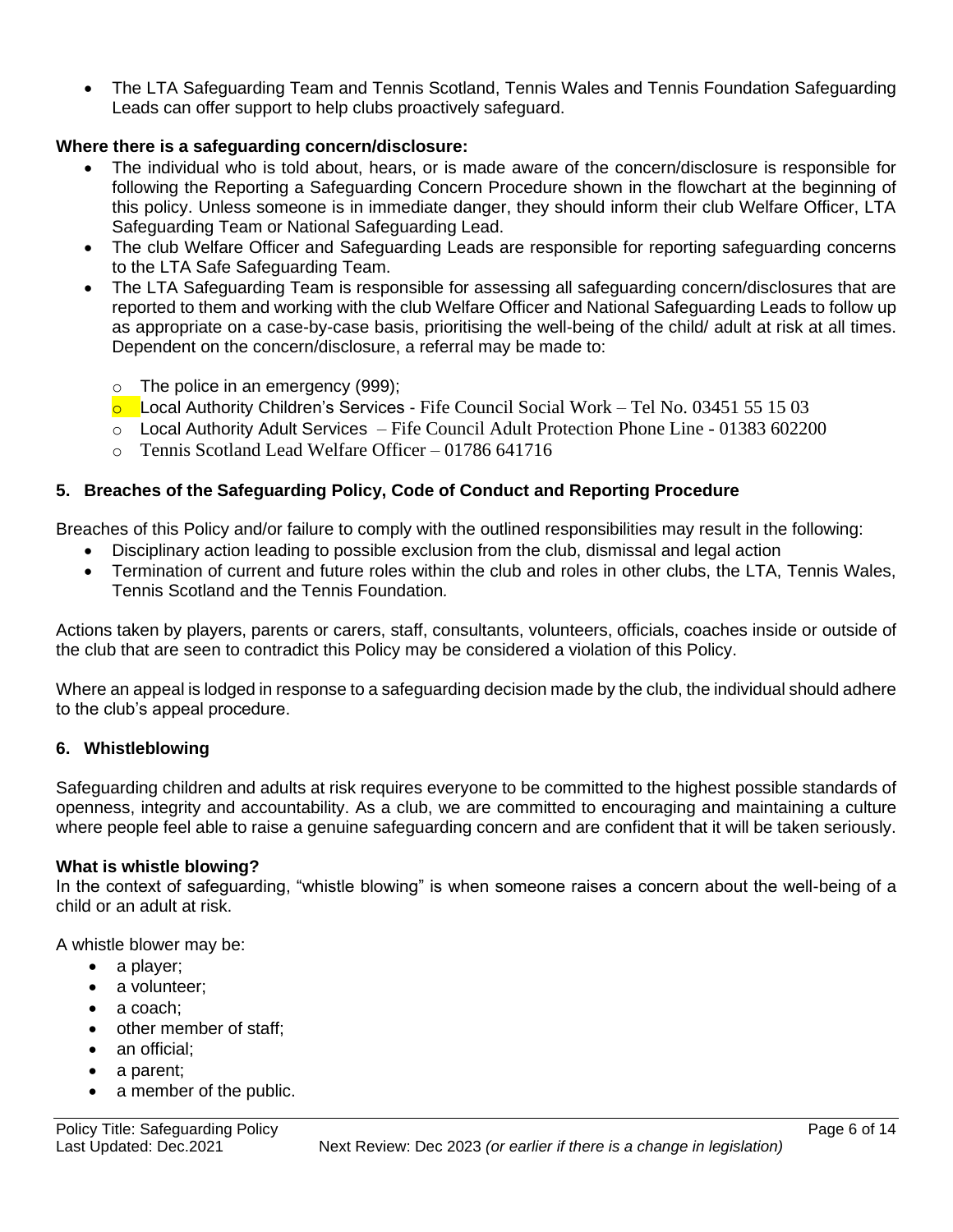#### **How to raise a concern about a child or an adult at risk at the club**

If a child or an adult at risk is in immediate danger or risk of harm, the police should be contacted by calling 999.

Where a child or an adult at risk is not in immediate danger, any concerns about their well-being should be made without delay to the Club Welfare Officer. The Club Welfare Officer will pass the details of the concern on to the LTA Safeguarding Team at the earliest opportunity and the relevant local authority and the police will be contacted, where appropriate.

If, however, the whistle blower does not feel comfortable raising a concern with the Club Welfare Officer, the whistle blower should contact the LTA Safeguarding Team directly, the Local Authority Designated Officer (LADO) or the NSPCC on 0808 800 5000.

The Club Welfare Officer Janet can be contacted on: 07936363507 or email jcdrummomd@btinternet.com

#### **Information to include when raising a concern**

The whistle blower should provide as much information as possible regarding the incident or circumstance which has given rise to the concern, including:

- their name and contact details (unless they wish to remain anonymous);
- names of individuals involved;
- date, time and location of incident/circumstance; and
- whether any witnesses were present.

#### **What happens next?**

All concerns raised by a whistle blower about the well-being of a child or an adult at risk will be taken seriously and every effort will be made to deal with each concern fairly, quickly, and proportionately.

If the whistle blower does not believe that the concern has been dealt with appropriately and wishes to speak to someone outside the club or the LTA Safeguarding Team, the NSPCC Whistleblowing advice line should be contacted on 0800 028 0285 or by emailing [help@nspcc.org.uk.](mailto:help@nspcc.org.uk)

#### **Support**

The club will not tolerate any harassment, victimisation or unfair treatment of, and will take appropriate action to protect, whistle blowers when they raise a concern in good faith.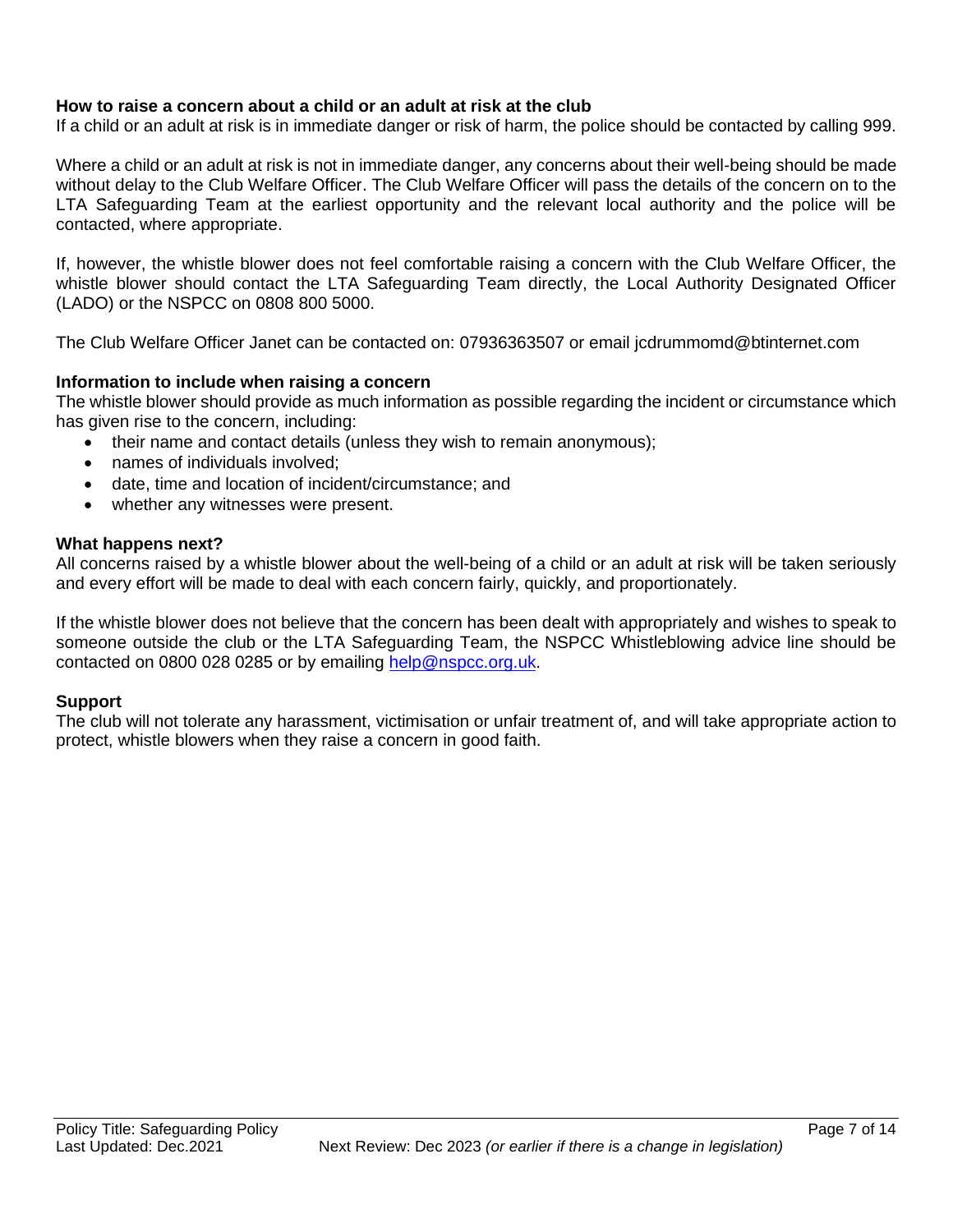# **Codes of Conduct**

#### **All members of staff, volunteers and members agree to:**

- Prioritise the well-being of all children and adults at risk at all times
- Treat all children and adults at risk fairly and with respect
- Be a positive role model. Act with integrity, even when no one is looking
- Help to create a safe and inclusive environment both on and off court
- Not allow any rough or dangerous behaviour, bullying or the use of bad or inappropriate language
- Report all allegations of abuse or poor practice to the club Welfare Officer
- Not use any sanctions that humiliate or harm a child or adult at risk
- Value and celebrate diversity and make all reasonable efforts to meet individual needs
- Keep clear boundaries between professional and personal life, including on social media
- Have the relevant consent from parents/carers, children and adults before taking or using photos and videos
- Refrain from making physical contact with children or adults unless it is necessary as part of an emergency or congratulatory (e.g. handshake / high five)
- Refrain from smoking and consuming alcohol during club activities or coaching sessions
- Ensure roles and responsibilities are clearly outlined and everyone has the required information and training
- Avoid being alone with a child or adult at risk unless there are exceptional circumstances
- Refrain from transporting children or adults at risk, unless this is required as part of a club activity (e.g. away match) and there is another adult in the vehicle
- Not abuse, neglect, harm or discriminate against anyone; or act in a way that may be interpreted as such
- Not have a relationship with anyone under 18 for whom they are coaching or responsible for
- Be acutely aware of the power that coaches and coaching assistants develop over players in the coaching relationship and avoid any intimacy (sexual or otherwise) with players

#### **All children agree to:**

- Be friendly, supportive and welcoming to other children and adults
- Play fairly and honestly
- Respect club staff, volunteers and Officials and accept their decisions
- Behave, respect and listen to your coach
- Take care of your equipment and club property
- Respect the rights, dignity and worth of all participants regardless of age, gender, ability, race, culture, religion or sexual identity
- Not use bad, inappropriate or racist language, including on social media
- Not bully, intimidate or harass anyone, including on social media
- Not smoke, drink alcohol or drugs of any kind on club premises or whilst representing the club at competitions or events
- Talk to the club Welfare Officer about any concerns or worries they have about themselves or others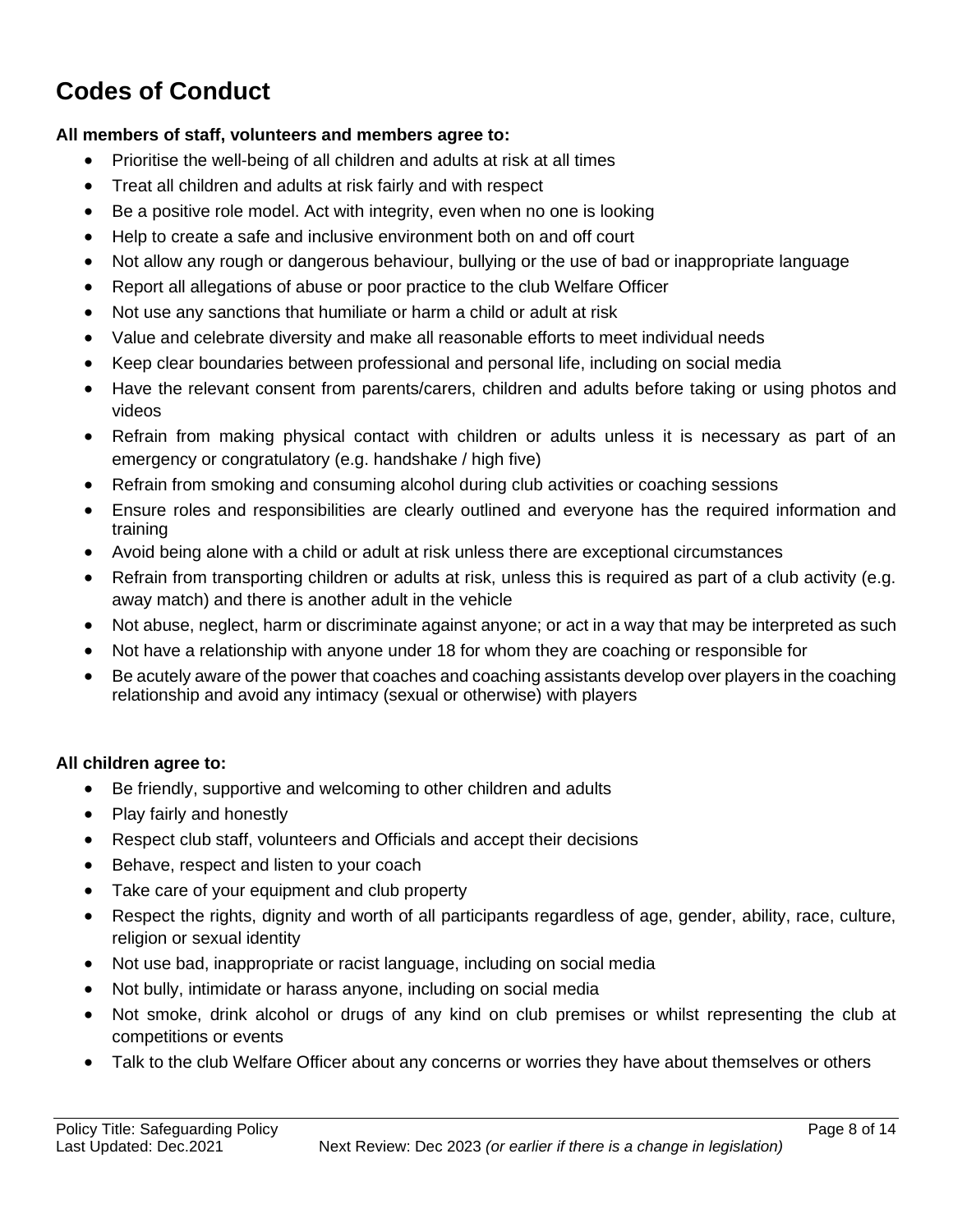#### **All parents and carers agree to:**

- Positively reinforce your child and show an interest in their tennis
- Use appropriate language at all times
- Be realistic and supportive
- Never ridicule or admonish a child for making a mistake or losing a match
- Treat all children, adults, volunteers, coaches, officials and members of staff with respect
- Behave responsibly at the venue; do not embarrass your child
- Accept the official's decisions and do not go on court or interfere with matches
- Encourage your child to play by the rules, and teach them that they can only do their best
- Deliver and collect your child punctually from the venue
- Ensure your child has appropriate clothing for the weather conditions
- Ensure that your child understands their code of conduct
- Adhere to your venue's safeguarding policy, diversity and inclusion policy, rules and regulations
- Provide emergency contact details and any relevant information about your child including medical history

This Policy is reviewed every two years (or earlier if there is a change in national legislation).

This Policy is recommended for approval by:

Club Committee Chair; Ali Ansari

Club Welfare Officer; Janet Drummond

Date: 2<sup>nd</sup> December 2021

Date: 2<sup>nd</sup> December 2021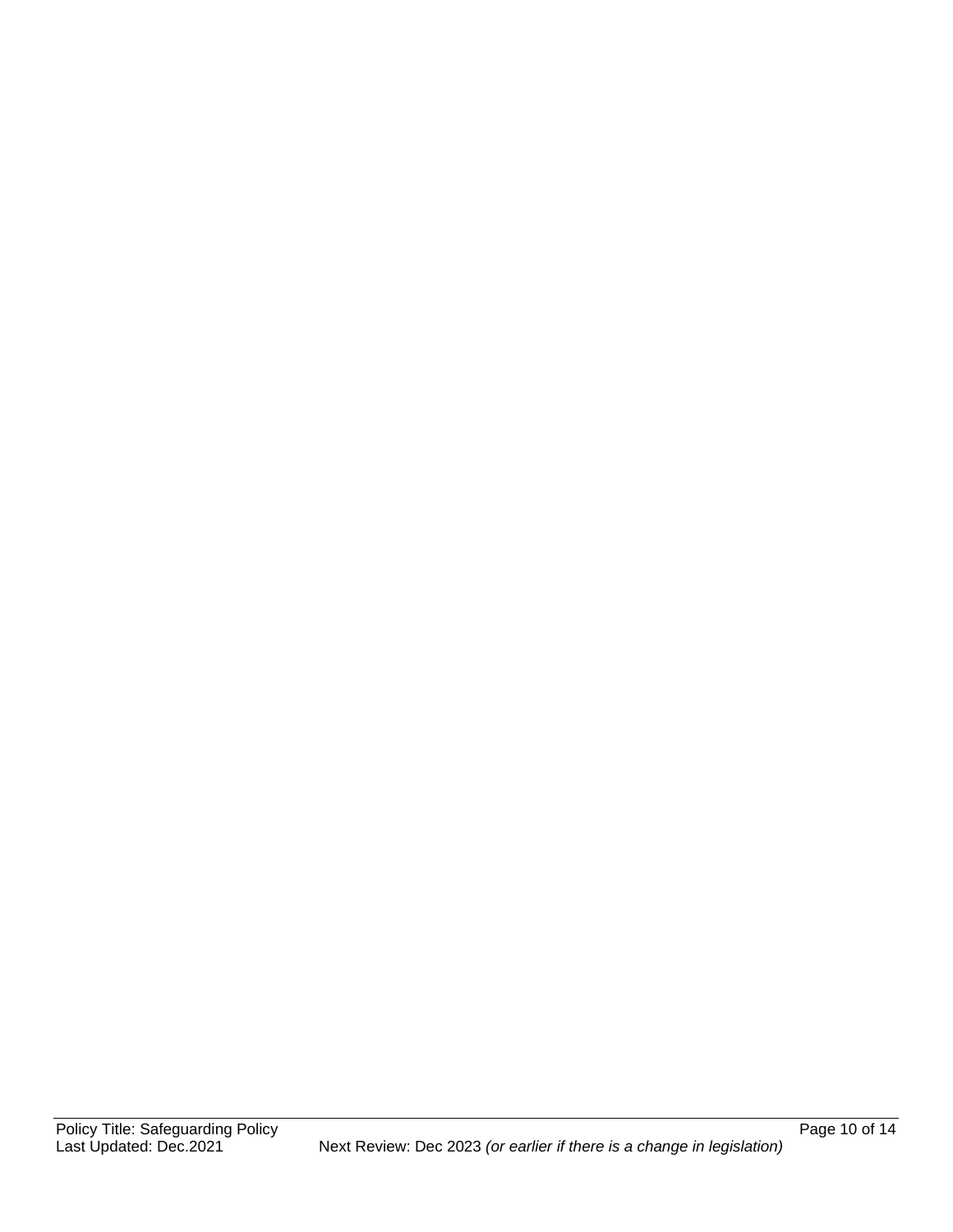## **Appendix A: Glossary of Terms**

**Safeguarding:** protecting **children** from abuse and neglect, preventing the impairment of children's health or development, ensuring that children are growing up in circumstances consistent with the provision of safe and effective care, and taking action to enable all children to have the best life chances. Enabling **adults at risk** to achieve the outcomes that matter to them in their life; protecting their right to live in safety, free from abuse and neglect. Empowering and supporting them to make choices, stay safe and raise any concerns. Beginning with the assumption that an individual is best-placed to make decisions about their own wellbeing, taking proportional action on their behalf only if someone lacks the capacity to make a decision, they are exposed to a lifethreatening risk, someone else may be at risk of harm, or a criminal offence has been committed or is likely to be committed.

#### **Abuse and neglect**

**Physical abuse:** A form of abuse which may involve hitting, shaking, throwing, poisoning, burning or scalding, drowning, suffocating or otherwise causing physical harm to a child or adult at risk. Physical harm may also be caused when a parent or carer fabricates the symptoms of, or deliberately induces illness

**Sexual abuse:** Involves forcing or enticing a child or young person to take part in abuse sexual activities, not necessarily involving a high level of violence, whether or not the child is aware of what is happening. The activities may involve physical contact, including assault by penetration (for example, rape or oral sex) or non-penetrative acts such as masturbation, kissing, rubbing and touching outside of clothing. They may also include non-contact activities, such as involving children in looking at, or in the production of, sexual images, watching sexual activities, encouraging children to behave in sexually inappropriate ways, or grooming a child in preparation for abuse (including via the internet). Sexual abuse is not solely perpetrated by adult males. Women can also commit acts of sexual abuse, as can other children

**Emotional abuse:** The persistent emotional maltreatment of a child or adult at risk such as to cause severe and persistent adverse effects on their emotional development. It may involve conveying to a child/ adult at risk that they are worthless or unloved, inadequate, or valued only insofar as they meet the needs of another person; not giving them opportunities to express their views; deliberately silencing them or 'making fun' of what they say or how they communicate. It may feature age or developmentally inappropriate expectations being imposed, including interactions that are beyond a child or adult at risk's developmental capability, as well as overprotection and limitation of exploration and learning, or preventing them participating in normal social interaction. It may involve seeing or hearing the ill-treatment of another. It may involve serious bullying (including cyber bullying), causing a child or adult at risk to feel frightened or in danger, or the exploitation or corruption of children. Some level of emotional abuse is involved in all types of maltreatment of a child, though it may occur alone.

**Neglect:** The persistent failure to meet a child/ adult at risk's basic physical and/or psychological needs, likely to result in the serious impairment of their health or development. It may involve a parent or carer failing to:

- $\circ$  provide adequate food, clothing and shelter (including exclusion from home or abandonment);
- o protect a child/ adult at risk from physical and emotional harm or danger;
- $\circ$  ensure adequate supervision (including the use of inadequate care-givers); or
- o ensure access to appropriate medical care or treatment.

It may also include neglect of, or unresponsiveness to, a child's or adult at risk's basic emotional needs. Neglect may occur during pregnancy as a result of maternal substance abuse.

#### **Additional examples of abuse and neglect of adults at risk**

**Financial abuse**: having money or property stolen; being defrauded; being put under pressure in relation to money or other property; and having money or other property misused.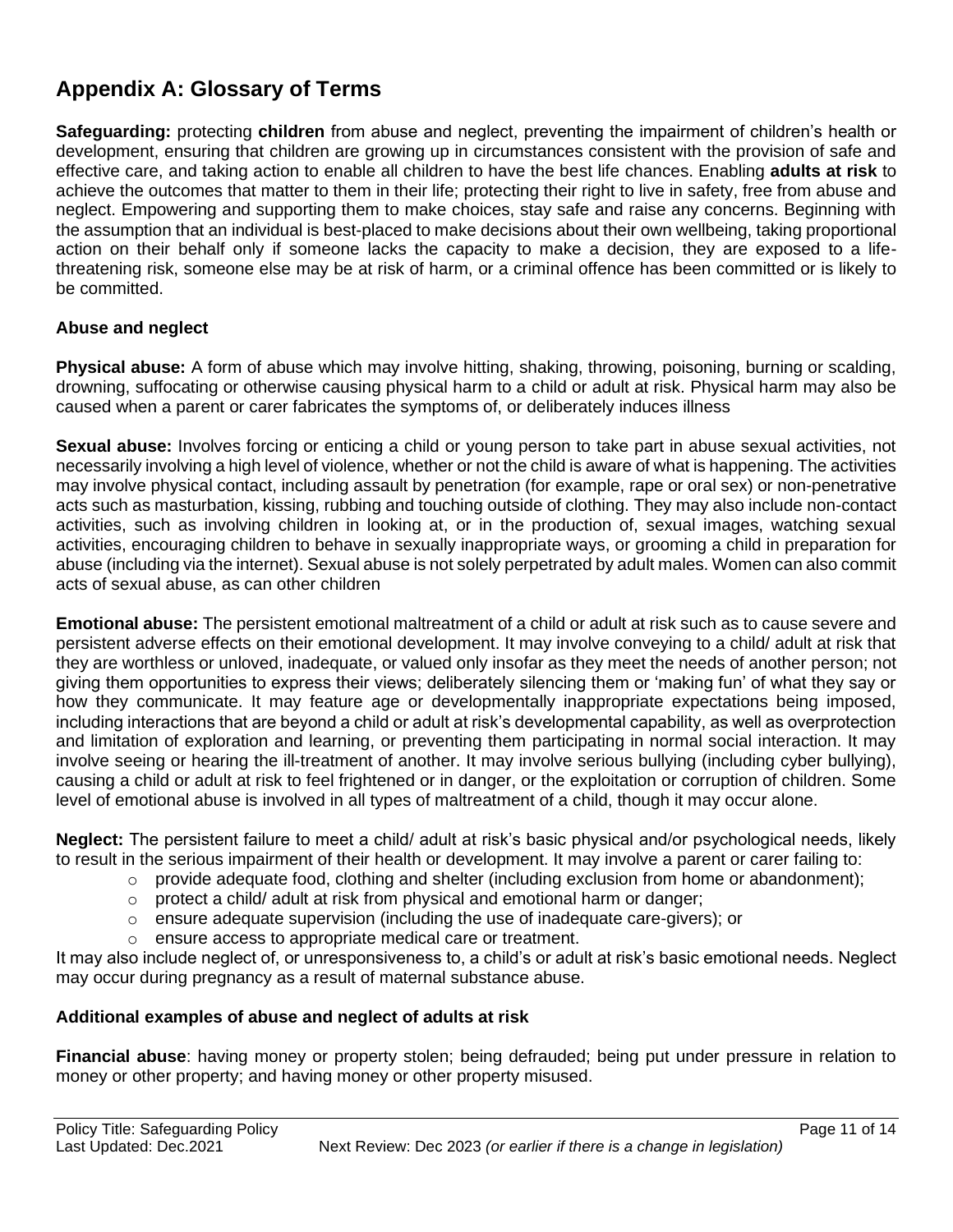**Discriminatory abuse**: treating someone in a less favourable way and causing them harm, because of their age, gender, sexuality, gender identity, disability, socio-economic status, ethnic origin, religion and any other visible or non-visible difference.

**Domestic abuse**: includes physical, sexual, psychological or financial abuse by someone who is, or has been a partner or family member. Includes forced marriage, female genital mutilation and honour-based violence (an act of violence based on the belief that the person has brought shame on their family or culture). Domestic abuse does not necessarily involve physical contact or violence.

**Psychological abuse:** including emotional abuse, threats of harm or abandonment, deprivation of contact, humiliation, blaming, controlling, intimidation, coercion, harassment, verbal abuse, isolation or withdrawal from services or supportive networks.

**Organisational abuse**: where the needs of an individual are not met by an organisation due to a culture of poor practice or abusive behaviour within the organisation.

**Self-neglect:** behaviour which threatens an adult's personal health or safety (but not that of others). Includes an adult's decision to not provide themselves with adequate food, clothing, shelter, personal hygiene, or medication (when indicated), or take appropriate safety precautions

**Modern slavery**: encompasses slavery, human trafficking, criminal and sexual exploitation, forced labour and domestic servitude. Traffickers and slave masters use whatever means they have at their disposal to coerce, deceive and force individuals into a life of abuse, servitude and inhumane treatment.

- A person who is being abused may experience more than one type of abuse
- Harassment, and bullying are also abusive and can be harmful
- Female Genital Mutilation (FGM) is now recognised as a form of physical, sexual and emotional abuse that is practised across the UK
- Child Sexual Exploitation is recognised as a form of sexual abuse in which children are sexually exploited for money, power or status
- Child trafficking is recognised as child abuse where children are often subject to multiple forms of exploitation. Children are recruited, moved or transported to, or within the UK, then exploited, forced to work or sold
- People from all cultures are subject to abuse. It cannot be condoned for religious or cultural reasons
- Abuse can have immediate and long-term impacts on someone's well-being, including anxiety, depression, substance misuse, eating disorders and self-destructive Conducts, offending and anti-social **Conduct**
- Those committing abuse are most often adults, both male and female. However, child-to-child abuse also takes place.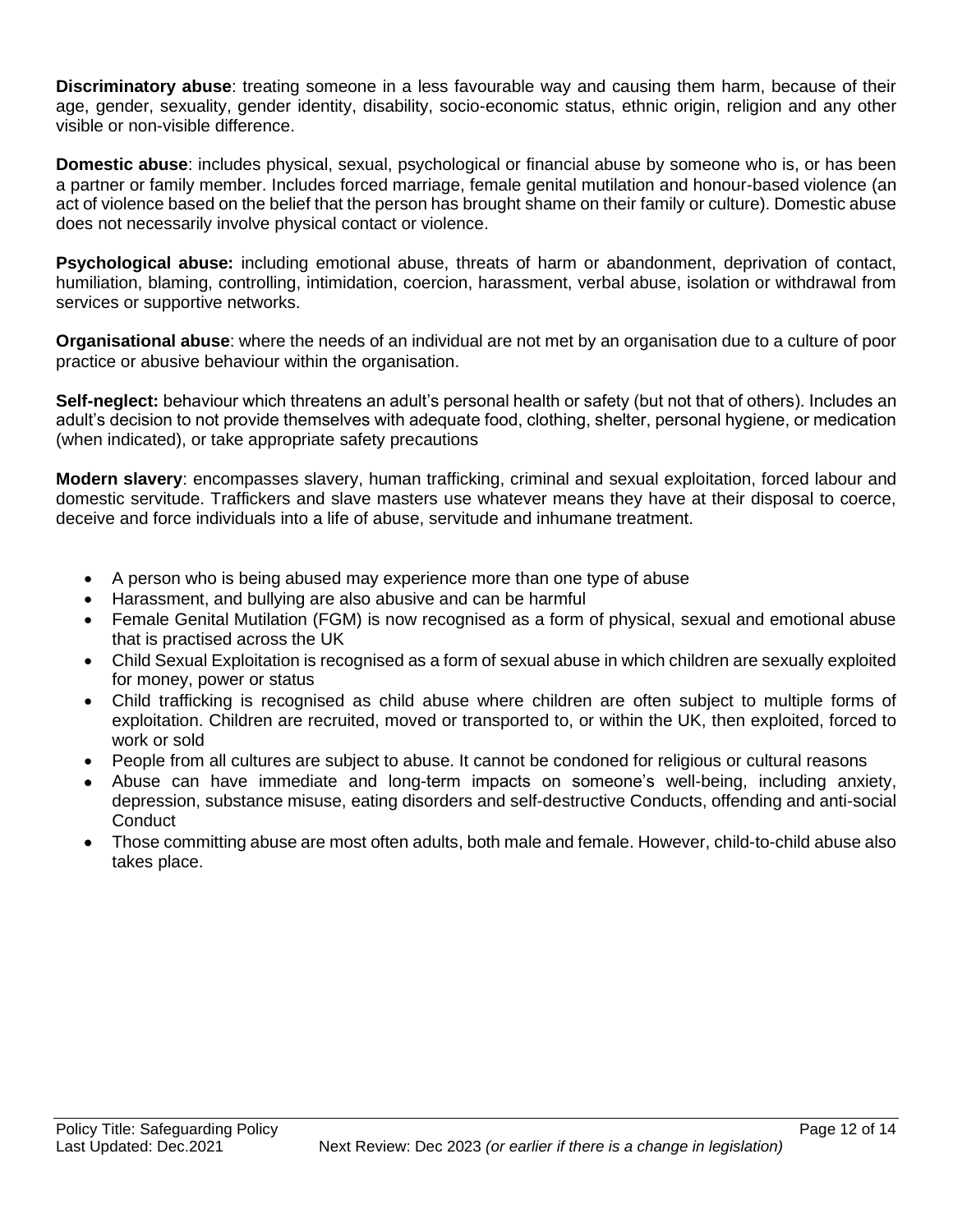### **Appendix B: What to do if a disclosure from a child or adult at risk is made to you:**

- 1. **Listen** carefully and calmly to the individual
- 2. **Reassure** the individual that they have done the right thing and what they have told you is very important
- 3. **Avoid questioning** where possible, and never ask leading questions
- 4. **Do not promise secrecy**. Let the individual know that you will need to speak to the Welfare Officer/LTA Safeguarding Team because it is in their best interest. If you intend to speak to the police or social care, you should let them know this too.
- 5. **Report the concern.** In an emergency, call the police (999), otherwise talk to the Welfare Officer/LTA Safeguarding Team as soon as possible. Do not let doubt/personal bias prevent you from reporting the allegation
- **6. Record** details of the disclosure and allegation using the LTA's online reporting a concern form within 24 hours*. If you do not have access to the online form, write down the details using what you have available then sign and date it.*